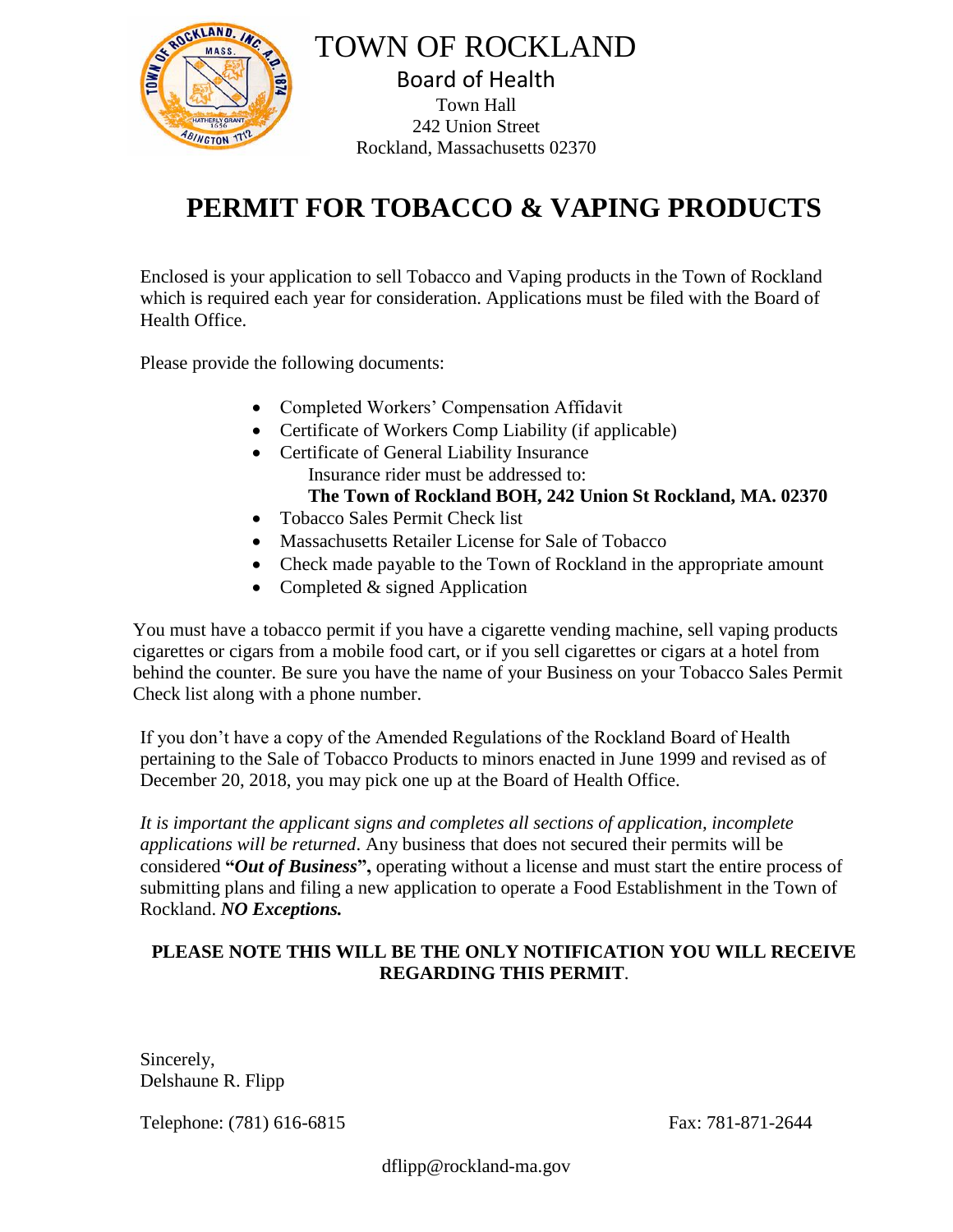

TOWN OF ROCKLAND

Board of Health Town Hall 242 Union Street Rockland, Massachusetts 02370

## **APPLICATION FOR TOBACCO PERMIT**

| <b>Signature of Applicant</b> |  |
|-------------------------------|--|

Telephone: (781) 616-6815 Fax: 781-871-2644